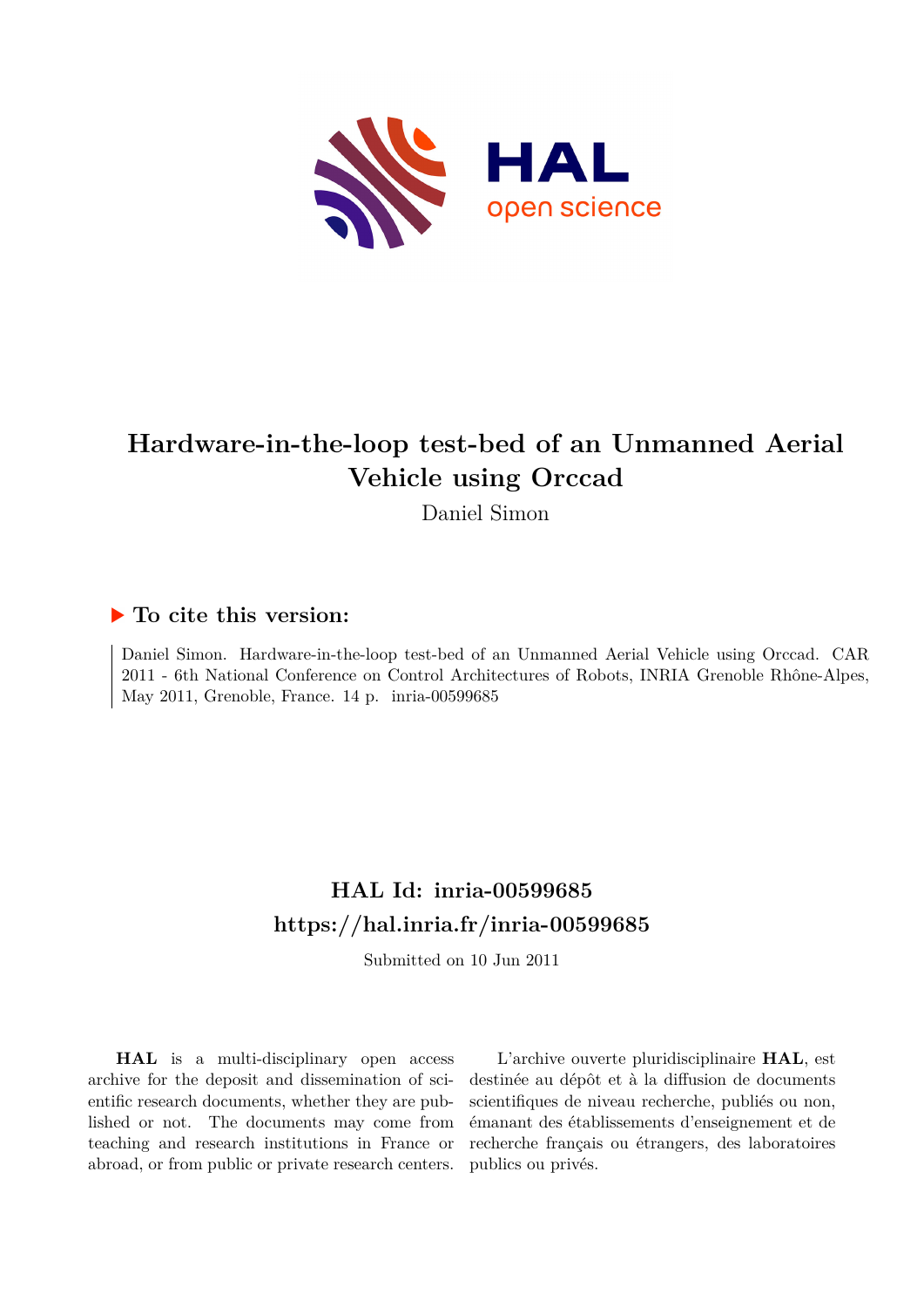# Hardware-in-the-loop test-bed of an Unmanned Aerial Vehicle using **Orccad**

Daniel Simon INRIA Rhône-Alpes Inovallée, 655 avenue de l'Europe, Montbonnot 38334 ST ISMIER Cedex, FRANCE <http://orccad.gforge.inria.fr>

#### Abstract

During the development of control systems, hardware-in-the-loop (HIL) takes place between design level simulations and costly experiments with the real plant. In this particular experiment the controller is designed under Orccad, as a set of multi-rate tasks, allowing for testing weakly hard scheduling schemes. The controller is embedded on a microcontroller synchronized via a CAN bus to a mini-drone simulator. Observing the simulation traces helps to tune the control design, and avoid crashing down the real system in early testing.

## 1 From control design to real-time experiments

To develop effective and safe real-time control for complex applications (e.g. automotive, aerospace...), it is not enough to provide theoretic control laws and leave programmers and real-time systems engineers just do their best to implement the controllers. Complex systems are implemented using digital chips and processors, they are more and more distributed over networks, where sensors, actuators and processors are spread over a naturally asynchronous architecture. For ef-ciency reasons a given processor is often shared between several computing activities under control of a real-time operating system (RTOS). The control performance and robustness of such system can be very far from expected if implementation induced disturbances are not taken into account. However the detailed understanding of such complex hybrid systems is up-to-now out of the range of purely theoretic analysis.

Analyzing, prototyping, simulating and guaranteeing the safety of these systems are very challenging topics. Models are needed for the mechatronic continuous system, for the discrete controllers and diagnosers, and for network behavior. Real-time properties (task response times) and the network Quality of Service (QoS) in uence the controlled system properties (Quality of Control, QoC).

Safety critical real-time systems must obey stringent constraints on resource usage such as memory, processing power and communication, which must all be veri- ed during the design stage. A hard real-time approach is traditionally used because it guarantees that all timing constraints are veri-ed. However, it generally results in oversizing the computing power and networking bandwidth, which is not always compatible with embedded applications. Thus a soft real-time approach is preferred, since it tolerates timing deviations such as occasionally missed deadlines. However, to keep con-dence in the system safety, the interactions between the computing system and the control system must be carefully designed and observed whenever the soft real-time approach is used.

Understanding and modeling the inuence of an implementation (support system) on the QoC (Quality of control) is a challenging objective in control/computing co-design. Mainly based on case studies several results exist, e.g. [7], to study the in uence of an implementation on the performances of a control system. However real-life size problems, involving non-linear systems and uncertain components, still escape from a purely theoretic framework. Hence the design of an embedded real-time control application needs to be progressively developed along the use of several tools ranging from classic simulation up-to the implementation of run-time code on the target.

The approach is illustrated through the development of a quadrotor mini-drone which was used as a test-bed in the SafeNecs ANR project [5]. The main development phases (summarized in Figure 1) are :

Continuous time simulation A rst step is the choice of a control structure, based on a model of the plant and on the control objective. The control toolbox now contains many tools to state and solve a large variety of control problems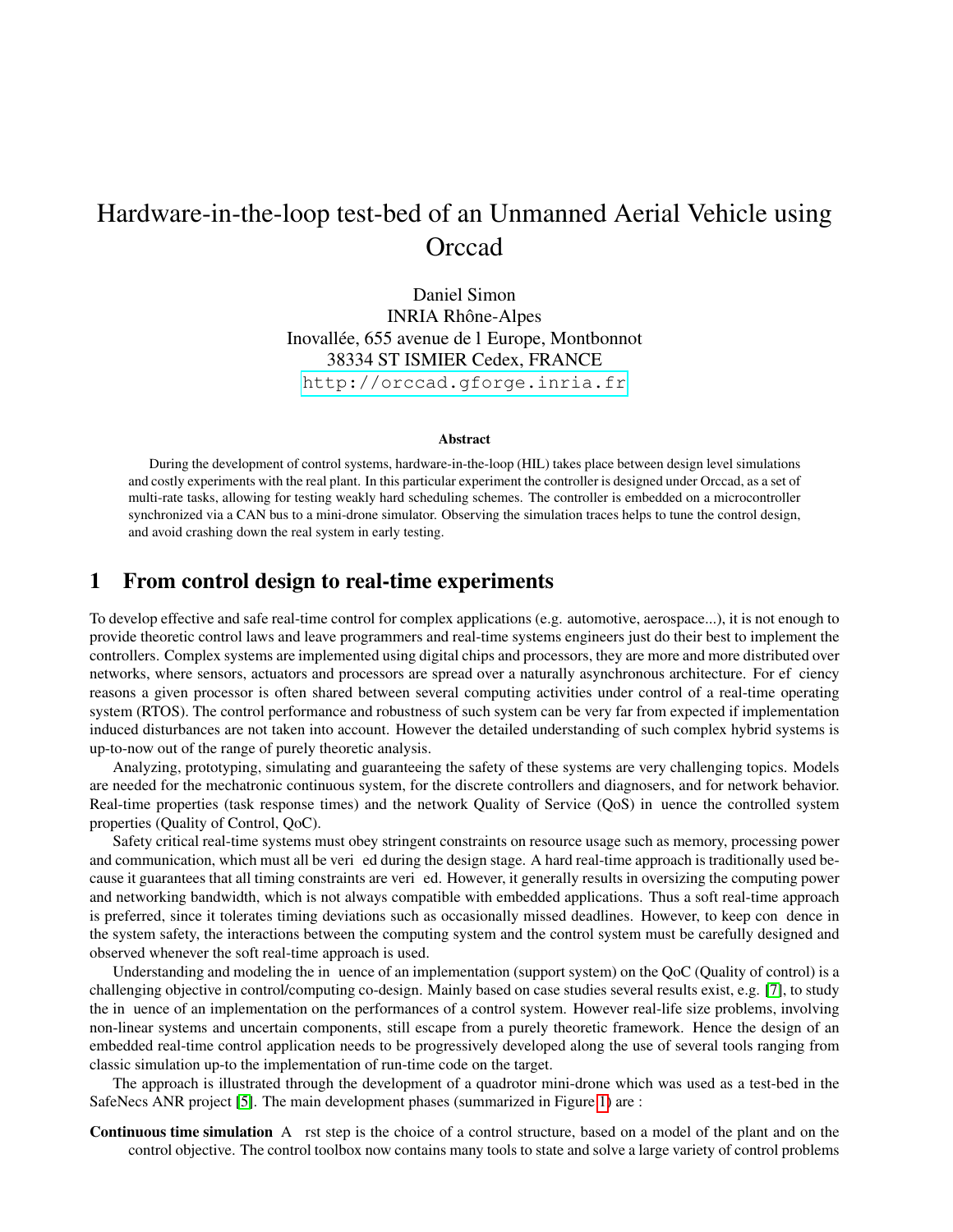

Figure 1: Design ow.

applied to various plants. Besides control theory, preliminary design and tests often rely on simulation tools such as Matlab/Simulink or Scilab/Scicos. Control design usually needs two different models of the plant. The control algorithm design is based on a simpli-ed **control design model**, which goal is to capture the essential aspects of the plant dynamics and behavior. This abstraction must be simple enough to derive a closed-loop controller, e.g. it can be a linearized model of the plant leading to a LQ controller. Then the robustness of the design w.r.t. the realistic plant should be assessed via simulations handling a complete **simulation models** of the plant, including its known non-linearities together with a model of the uncertain parameters. The aforementioned simulation tools handle some modeling capabilities, e.g. the Matlab physical modeling toolbox. These models can also be generated from external tools and languages, e.g. Siconos and Modelica for models of mechanical systems and robotics.

These preliminary simulations are able to rough out the choice of the control algorithm and rstly evaluate its adequation with the plant structure and control objectives. They are often carried out in the framework of continuous time, as non-linear control is also often designed in continuous time. When done, the evaluation of digital control and discretization consequences is basic, e.g. modeled via a single numerical loop sampled at a xed rate.

- Simulation including the real-time architecture Further to these preliminary simulation, modeling and simulating the implementation platform, i.e. the real-time tasks and scheduler inside the control nodes, and the network between the nodes, allows for a new step towards the design and evaluation of the embedded system. Among others the TRUETIME free toolbox is a Matlab/Simulink-based simulator for real-time control systems [11]. TrueTime eases the co-simulation of controller task execution in real-time kernels, network transmissions, and continuous plant dynamics. With this toolbox the real-time operating system's and network's features are handled by high level abstractions, contrarily to other tools such as SimEvent, or as Opnet [12], which allows users to simulate the network in a more detailed (and costly) way. TRUETIME allows users to simulate several types of networks (Ethernet, CAN, Round Robin, TDMA, FDMA, Switched Ethernet and WLAN or ZigBee Wireless networks) and new models can be added.
- Hardware-in-the-loop simulation Even with a specialized toolbox like TRUETIME, the previous step remains simulations still far from reality. In particular the models of the real-time components (RTOS and network) must be kept simple (high-level) to avoid prohibitive simulation times, and execution or transmission times are based on assumptions and worst cases analysis. Before experiments using the real system a useful next step is to implement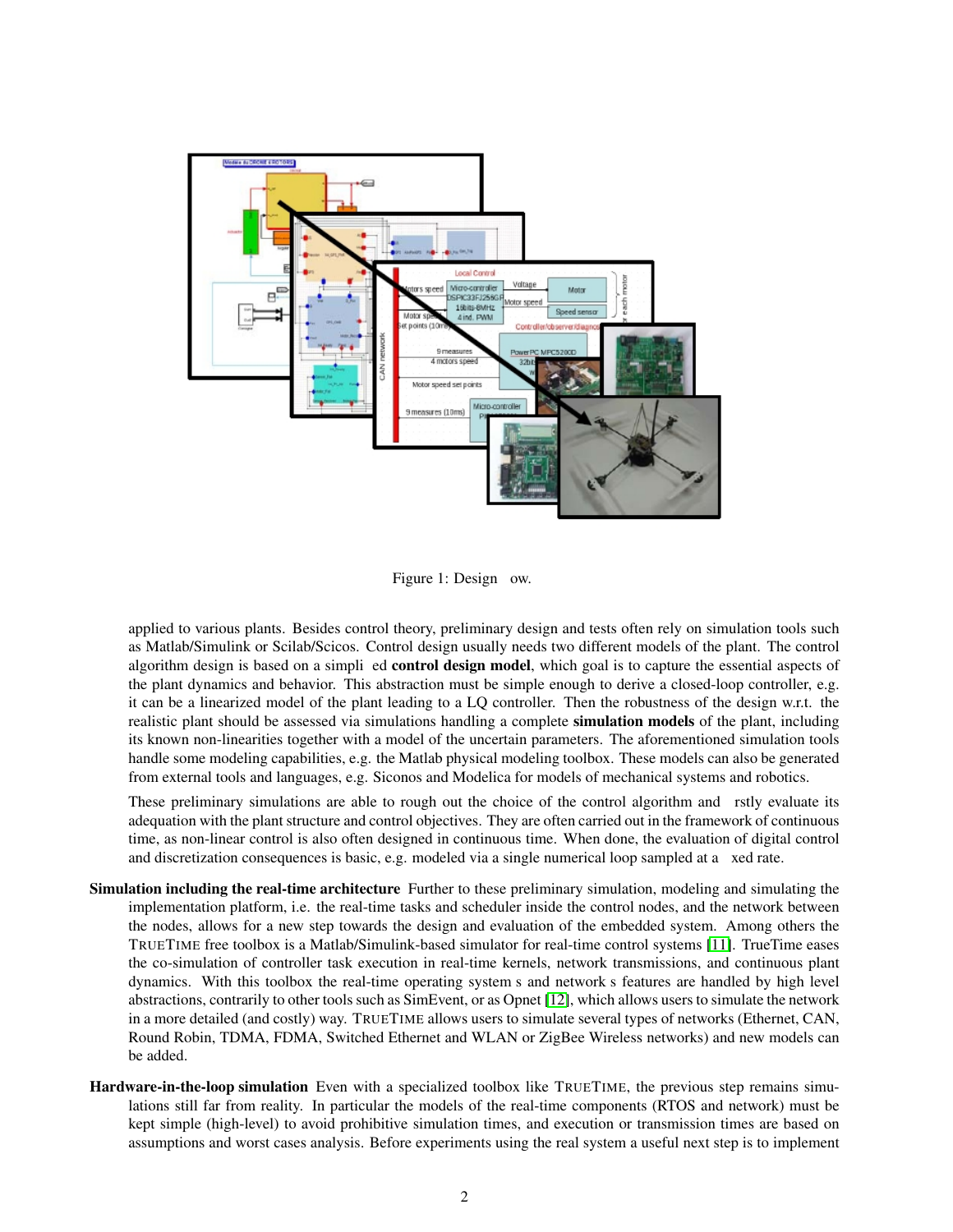the so-called *hardware-in-the-loop* test-bench. In this case, the plant is still simulated (numerical integration of the non-linear plant model), but now the control algorithms and real-time software are executed on the embedded target as real-time tasks communicating through the real network.

Experiments Finally, once the real-time simulations made the designers con dent enough in both the control algorithm and its implementation, experiments with the real plant controlled by the embedded hardware and software can begin while minimizing the risk of early failure. Experiments results can be further used to update the simulation models or even to come back on the choice or dimensioning of some of the system's components.

# 2 Hardware-in-the-loop setup

The utilization of Matlab/Simulink together with TRUETIME remains pure simulation. To provide more realistic results on the in uence of the real-time tasks and network on the system, a hardware-in-the-loop experiment has been set up (Figure 2). In the particular case of the quadrotor, hardware-in-the-loop experiments provide a safe environment for the validation of all algorithms and software, prior to any experiments with a real - and very fragile - quadrotor (Figure 3).

## 2.1 Real hardware

The main goal of the quadrotor setup is to develop and evaluate control loops distributed over a networked control system. Therefore the control hardware is spread over several boards connected by a CAN bus :



Figure 2: Real hardware.

- Main control board The control, observation and diagnostic algorithms are implemented on a Phycore MPC5200B-tiny<sup>1</sup> embedded board running Linux on a Freescale MPC603e 400 MHz CPU. To ease the software debug an deployment the tiny board is plugged on a development board which can be connected to the host PC via a serial link, Ethernet and a CAN bus.
- Motor control board The drone is equipped with 4 vertical screw propellers, each of them with a speed sensor. The DC motors can be independently controlled,the velocity control loops are implemented on a 16 bits/8MHz Microchip dsPIC. This board is connected via the CAN bus with the main board.

<sup>1</sup><http://www.phytec.com/>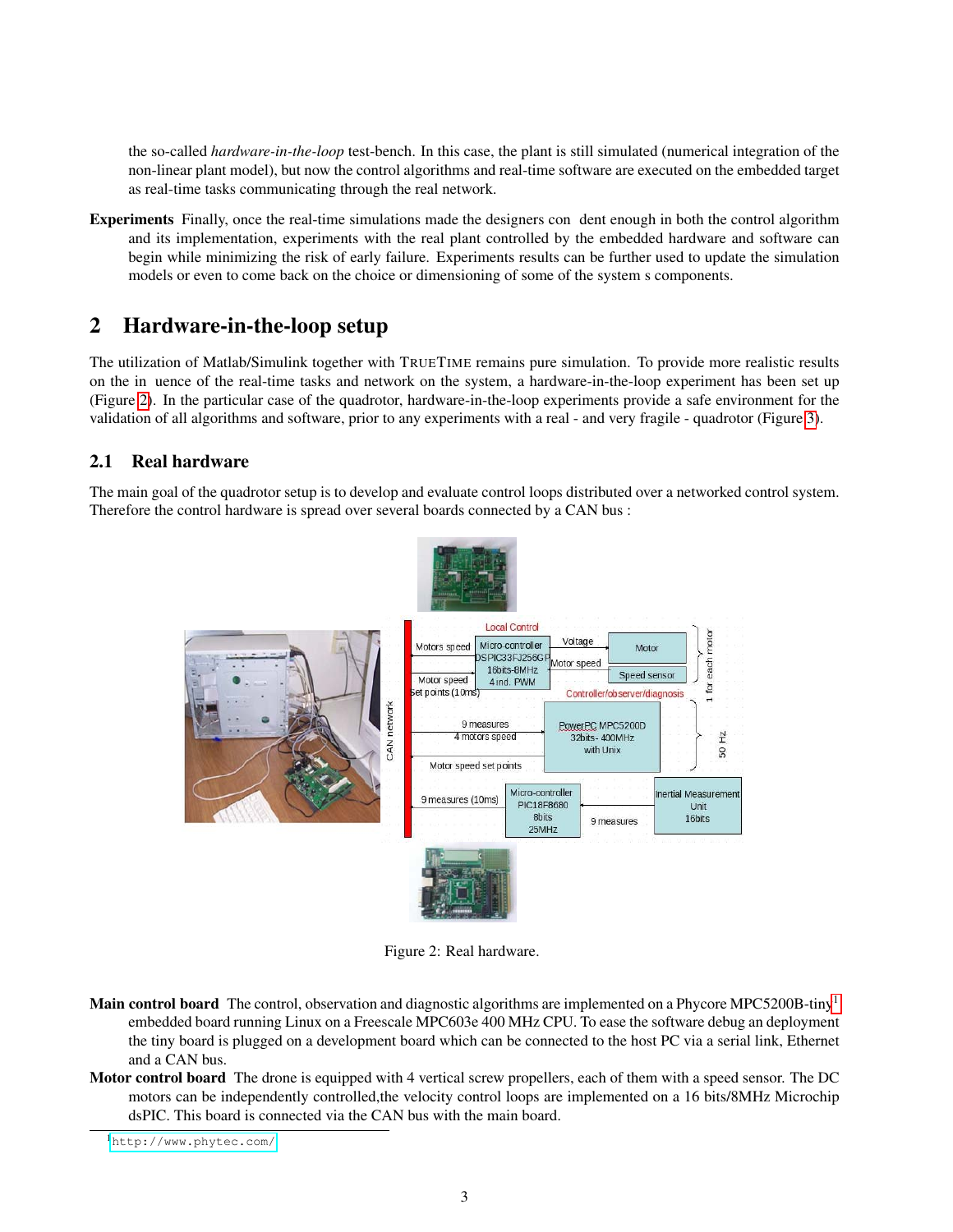- Sensing board The drone's attitude components are measured thanks to an Inertial Measurement Unit (IMU). The IMU consists of three rate gyros  $(q1, q2, q3)$ , a tri-axis accelerometer  $(a1, a2, a3)$ , and a tri-axis magnetometer  $(m1, m2, m3)$ . The raw measurements are collected, ltered, packed in CAN messages and periodically sent to the main control board via the CAN bus by another dsPiC chip.
- Host PC The host PC under Linux is used for off-line control software development, debug and downloading, and for post-experiments data post-processing.



Figure 3: The quadrotor benchtest.

## 2.2 Hardware-in-the-loop architecture

The goal of the HIL setup consists in realistic assessment of the real control hardware and software (main controller distributed over a network) without using the real drone, i.e. mechanical hardware, motors and sensors. It allows for - nal checks of the control parameters tuning under real time/bandwidth constraints and environmental disturbances without the risk of breaking the real plant. As the real-time simulator can be run before the real process is -nished, it may be used also to re-ne the dimensioning of some components. It can be also used to assess radically new control algorithms such as control under weakly-hard timing constraints. As far as fault tolerant control and safety are concerned, failures can be arti-cially injected in any parts of the system s component to evaluate the diagnosis algorithms and corresponding recovery handlers.

Therefore the HIL architecture connects the main control board and real-time control system to a fake system built to mimic the dynamics and behavior of the real drone (Figure 4). The fake process runs on a standard Linux system as a set of Posix pthreads :

Integration This is the core of the simulated process. The quadrotor dynamic non-linear model is handled by a numerical integrator running on top of Linux as a real-time, high priority thread. The model gathers the drone dynamics in 3D space, the motors internal dynamics and a model of the IMU sensors.

The integration must be fast enough to run the simulated model faster than real-time, and to make negligible the disturbances induced by the computing and networking delays.

Motor control This thread receives the motors velocity set-points from the main controller, the measured actual velocity and periodically computes the voltage to be applied to the motors coils (using the same control law and sampling frequency as the one used on the real dsPiC controller).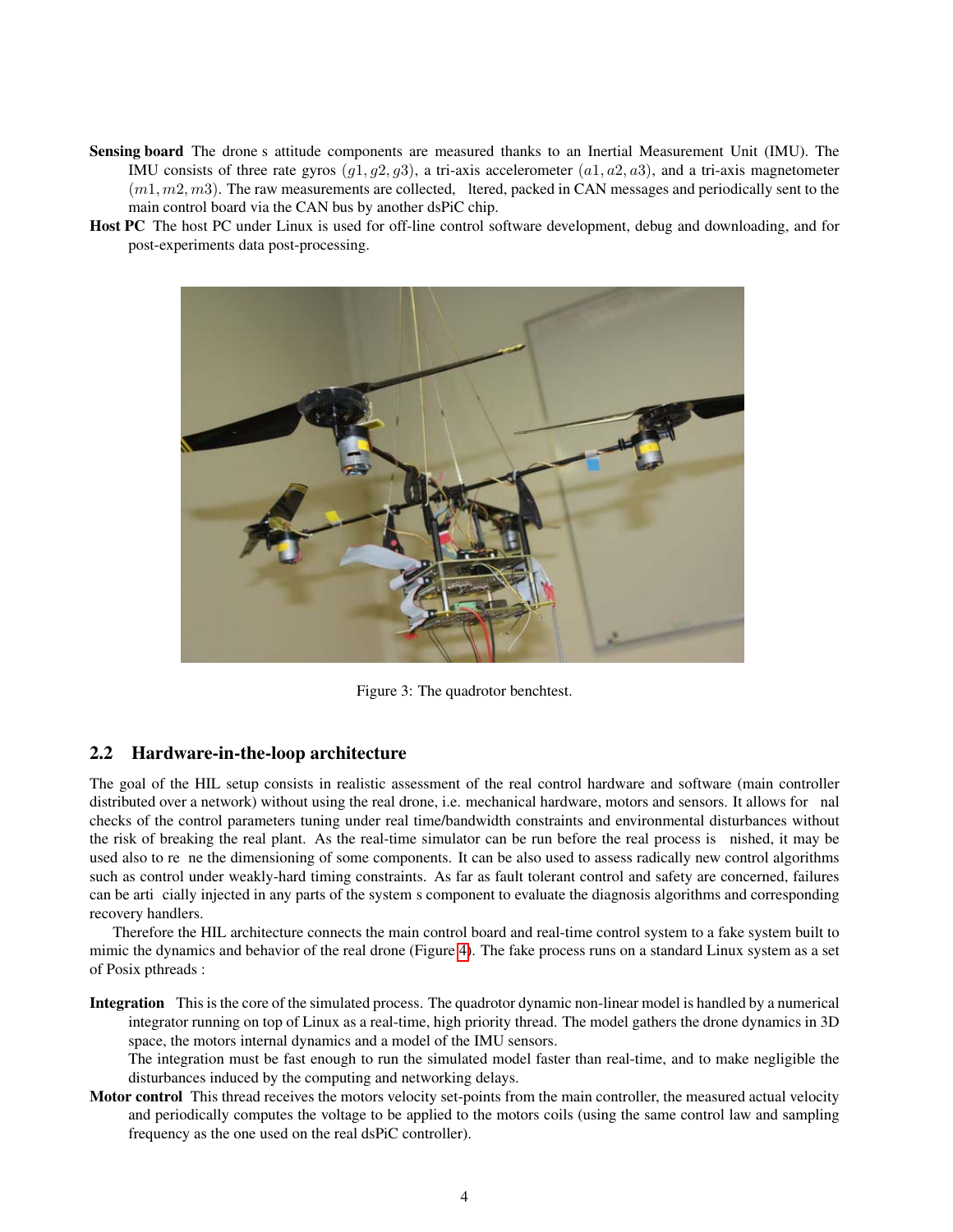

Figure 4: Hardware-in-the-loop .

Communication This thread handles the communications between the main control board and the simulated physical process. As in the real experiments the communication link can be either a CAN bus or an Ethernet link, thus two interfaces have developed based on CAN sockets and UDP sockets libraries (which thanks to the socket abstraction are very similar). This thread handles data packaging and big/little endian conversions.

## 2.3 Choice of the Numerical Integrator

The non-linear model of a robot (or of most mechatronic systems involving mechanical and electrical components) is usually described by a set of ordinary differential equations (ODEs) (or sometimes by a set of differential-algebraic equations (DAEs)) [2]. There already exist a broad family of algorithms and corresponding software used to numerically solve such a set of ODEs.

To summarize the methods at hand, nding a numerical approximation of the state  $X(t)$  of a system of ODEs  $\frac{dX}{dt}$  =  $f(X, t)$  can be done iteratively with a time step  $h_n = t_n - t_{n-1}$  using :

- explicit methods  $X_n$  is computed only from the last value  $X_{n-1}$  (single step) of past values  $X_{n-1}, ..., X_{n-k}$  of the solution. Explicit methods are fast but are only conditionally stable (according to the integration step) for linear systems.
- **implicit methods** need to solve an equation  $X_n = \mathcal{F}(X_n, X_{n-1}, ..., X_{n-k})$  to nd the current solution at time n. They involve more computations than explicit methods (and are slower for a given step value) but they are unconditionally stable for linear systems.

For non-linear systems, no-one is unconditionally stable but implicit methods are more robust than the explicit ones, and diverge slower from the theoretic solution, especially when the system to be integrated is stiff. In both cases, the precision of the solution is mainly based on the order of the algorithm, i.e. the degree of the neglected terms of the Taylor's expansion involved in the computation : higher the order better the precision and higher the computing cost.

Another factor that in uences the stability, the precision and the computing cost of the integration algorithm is the integration step. Indeed stability and precision depends both of the step size and of the time constants of the system. Systems with fast dynamics requires smaller step size and hence higher computation costs. Adaptive step algorithms allows to dynamically adapt the step size to the current system's dynamic which may vary with time and state space location. In that case the computation cost is high only when necessary, but the number of step to perform the integration for a given horizon becomes unpredictable.

With most existing integration packages, the end-user s choice can be :

- set the value of a xed-step integrator, leading to a predictable number of steps and computing time, but the precision cannot be controlled and may lead to false results;
- specify the precision of the integration and delegate the adaptive step management to the integrator, but in that case the computing time cannot be predicted.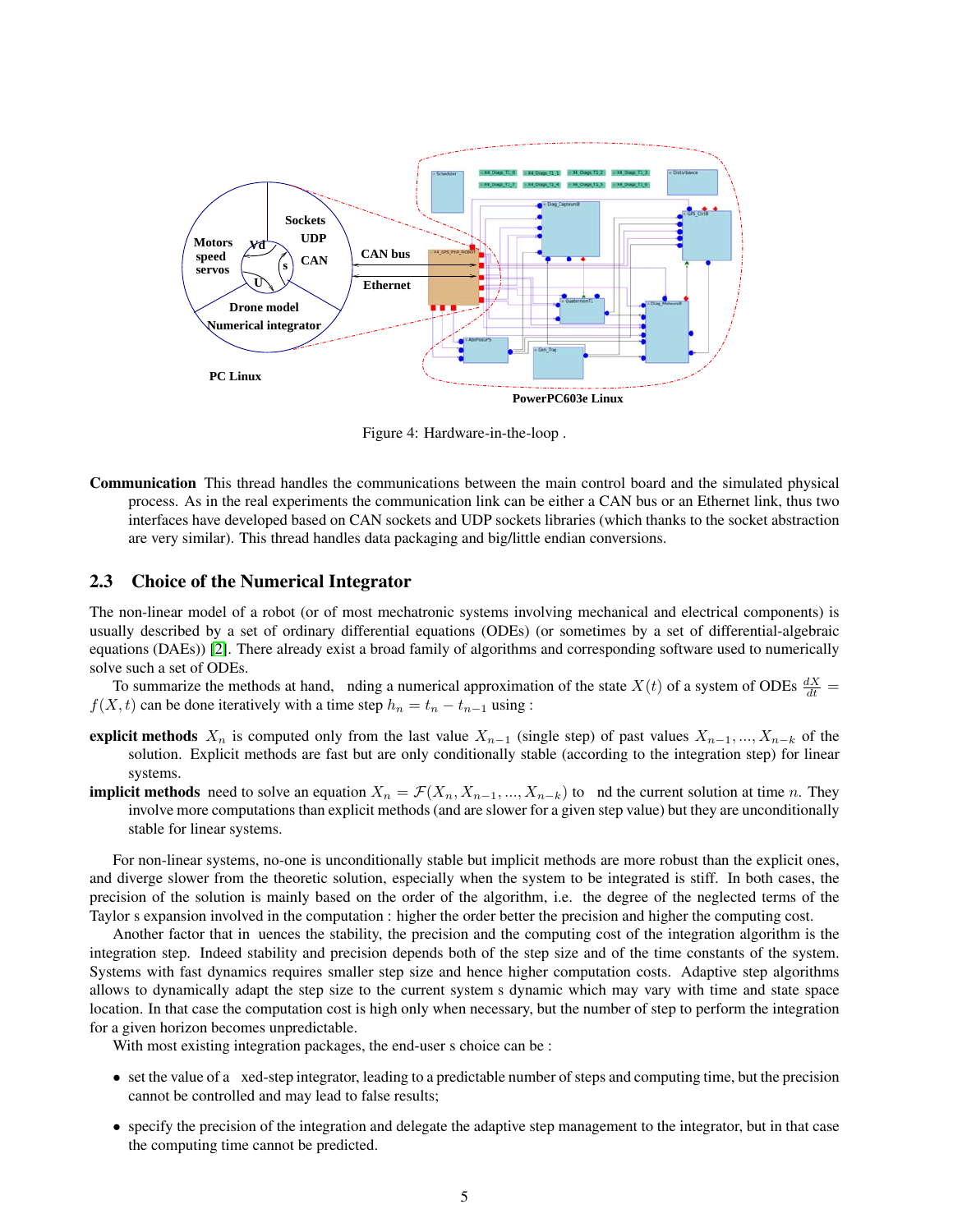A possible way to provide a predictable and safe simulation time would be using a -xed step, implicit method integrator providing unconditional stability [3]. In that case the integration step should be set at a value small enough to insure the required accuracy all along the system's trajectory. Choosing a larger step may lead to poor precision and, for non-linear plants, unstability or convergence towards a false result, e.g. a local minimum far to the real solution.

Conversely, with an adaptive step integration method the controlled variable is the precision (or more exactly the estimate of the integration error). The lsoda package we have elected [1] for the this experiment uses a variable step, variable number of steps algorithm to improve simulation speed and avoid possible numerical unstability.

For a given integration accuracy the simulation speed relies upon the fastest time constant of the model and the simulation speed cannot be guaranteed to be real-time (but the user is warned in case of deadline miss). The software uses two integration methods : an explicit Adams method is used at starting time and when the system is considered to be non-stiff. The software automatically switches to an implicit (Backward Differentiation Formula) when an on-line test estimates that the system becomes stiff and thus that the implicit integration method becomes faster than the explicit one (and switches back conversely). The variable step method speeds up the integration by increasing the step when possible, e.g when the system exhibits slow transients. Finally the explicit method is chosen when it is faster than the implicit method.

Benchmarks and comparisons with renowned methods, e.g. Runge-Kutta 4-5, have shown that despite the complexity of the integration package, the starting overhead is quite small and largely compensated by the ef-ciency of the method as far as the integration horizon is large enough. Therefore, we can consider that this software implements a method which is almost always faster than the potentially predictable xed step implicit method, and that this choice consists in the best effort to run the simulation as fast as possible given a required precision.

### 2.4 Numerical integrator synchronization

The integration thread is triggered by data requests or arrivals from/to either the network (real system) or the other threads of the fake system. At each triggering event the integrator is rst run from the last event to the current time to update the state of the drone, then it delivers the new state or accept new inputs.

Therefore even if the integration is always performed late w.r.t. real-time, the whole simulation process is driven by the events coming from the main real-time controller or by the other real-time threads of the fake system, so that it is globally synchronized with real time.

The systems works pretty well provided that the computation time needed to integrate from the last event is kept small, and in particular the integration step should be completed before the occurrence of the next request. The distortions from reality come from the added delay between a state observation request and the answer delayed by the integrator computing time. This delay depends upon the model's fastest time constant, on the integration algorithm and on the host computer speed.

In practice, for the current set-up the simulation very easily runs comfortably faster than real-time, and the bottleneck comes from the low bandwidth of the CAN bus (which is not simulated, this limitation exists both in the HIL set-up and in the real system, there is no distortion here). Note that computation times and overruns can be easily checked and reported to provide information and warnings about the timing behavior and quality of the simulation.

For some cases, it could be interesting (or even necessary) to drive the integrator from events coming from the process model itself rather than from external triggers such as real-time clocks. For example, when simulating gas engines, events of interest are the ignition instants which are linked to the crank position, i.e. the process state, rather than to time. This could be also the case for incremental encoders for robot arms links. In that case a *root finding* capability should be used to cleanly stop the integration at the point of interest. Such capability could be also be used to integrate in advance w.r.t real-time, thus reducing the risk for overruns.

Finally, if real-time simulation cannot be achieved, or if it is wanted that the simulation runs "as fast as possible" without reference to real-time, another synchronization scheme could be considered. Rather than synchronize the integrator by the real-time controller, the control software could be triggered by the "end-of-integration" events, thus minimizing the processors idle time. However care should be taken to run and synchronize all the simulation components on a coherent time scale.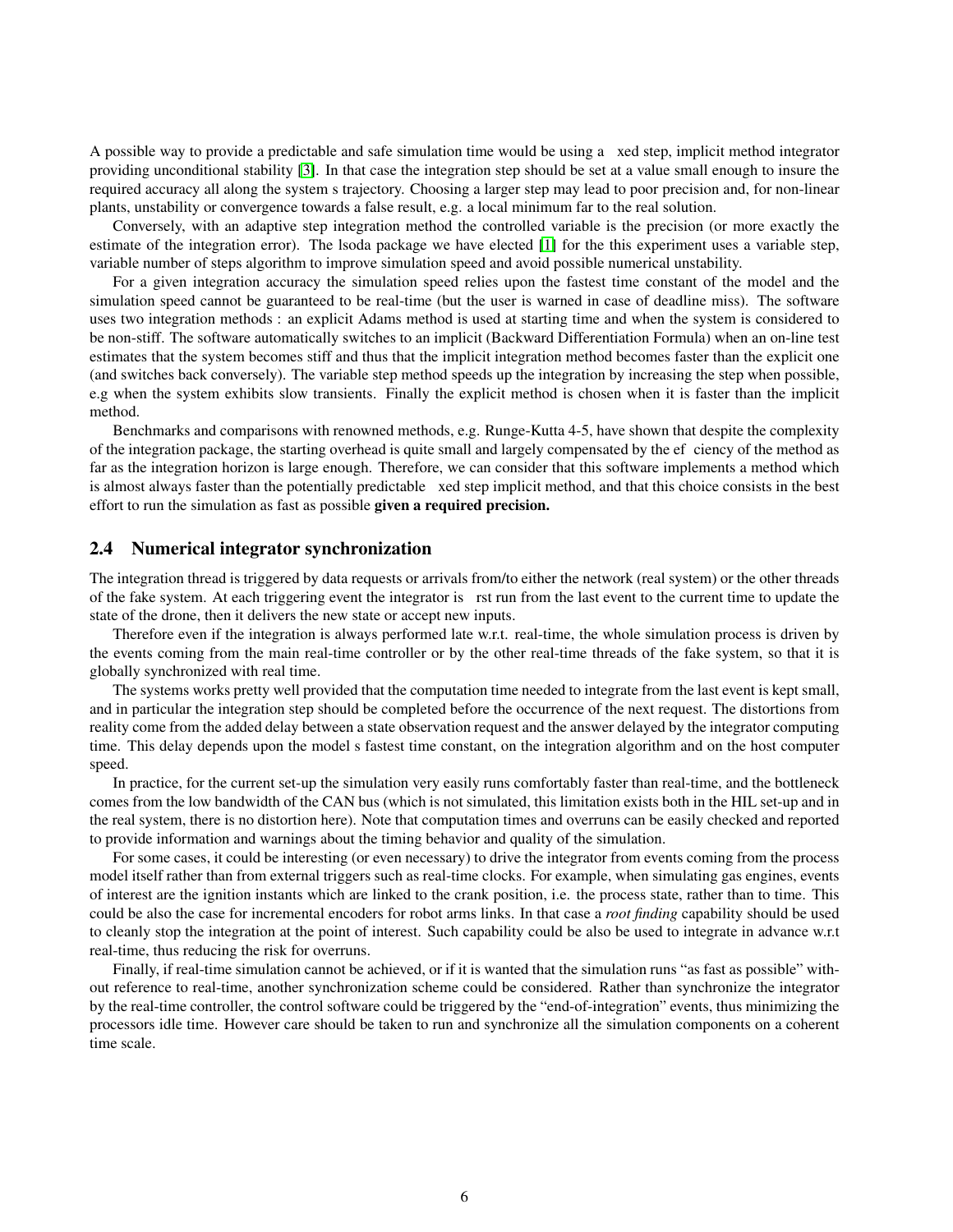# 3 Controller design

### 3.1 The ORCCAD approach

ORCCAD is a model-based software environment dedicated to the design, the veri-cation and the implementation of realtime control systems<sup>2</sup>. In addition to control law design, the speci-cation and validation of complex missions involving the logical and temporal cooperation of various controllers along the life of a control application [6, 15] can be achieved.

The ORCCAD methodology is bottom-up, starting from the design of control laws by control engineers, to the design of more complex missions.

The rst step in designing a control application is to identify all the necessary elementary tasks involved. Then, for each of the tasks, various issues are considered, both with an automatic control viewpoint (such as regulation problem definition, control law design, choice of relevant events, speci-cation of recovery behaviors, etc.) or with an implementation viewpoint (such as the decomposition of the control law into real-time tasks, and selection of timing parameters). Finally, all the real-time tasks are mapped on a target architecture. During this design, the control engineer may take advantage of many degrees of freedom to meet the end-user requirements, and ORCCAD aims at allowing the designer to safely exploit these degrees of freedom through guided design.

ORCCAD proposes a controller architecture which is naturally open, since the access to every level by different users is allowed: the application layer is accessed by the end-user (mission specialist), the control layer is used by the control expert, and the system layer is accessed by the system engineer. ORCCAD provides formalized control structures, which are coordinated using the synchronous paradigm, speci-cally using the Esterel language: while the control laws are often periodic (or more generally cyclic) and programmed using real-time tasks under control of a real-time scheduler, the discrete-event controller manages the set of control laws and handles exceptions and mode switching. Both activities run under the control of a real-time operating system (RTOS).

The main entities used in the ORCCAD framework are:

- Algorithmic Modules (MA) which represent functions (e.g. controllers, lters, etc.), encoded as pieces of C code;
- Temporal Constraints (TC), the real-time tasks which implement modules (several modules can be gathered in a single TC);
- Robot Tasks (RT), the control tasks representing basic control actions encapsulated by a discrete-event controller;
- Robot Procedures (RP), a hierarchical composition of already existing RTs and RPs, to incrementally build more complex structures, from elementary executable actions to the full control application.

The RTs characterize continuous-time closed-loop control laws, along with their temporal features and the management of associated events. From the application perspective, the RT set of signals and associated behavior represent the external view of the RTs, hiding all speci-cation and implementation details of the control laws. The RPs, which are more complex actions, can then be composed from RTs and other RPs in a hierarchical fashion leading to structures of increasing complexity. At the top level, RPs are used to describe and implement a full mission speci-cation. At mid-level, they can be used to ful-II a single basic goal through several potential solutions, e.g. a nominal controller supplemented by the recovery substitutions associated with Fault Detection and Diagnosis.

Once a control application has been entirely designed, and for some parts formally veri-ed, a run-time code can be automatically generated for various real-time operating systems, such as Linux in the present case. It is assumed that the underlying RTOS supports preemption and - xed priorities, so that the run-time can be fast ported on others Posix systems, and on systems relying on the same abstractions, as already done for Xenomai.

## 3.2 Quadrotor multi-rate controller

#### 3.2.1 Structure

Figure 5 describes the control and diagnostic setup used for testing networked control systems fault-tolerant control, diagnosis and weakly-hard scheduling policies.

This block-diagram represents one Robot-Task, i.e. one control algorithm whose components are executed repetitively during the RT execution.

<sup>2</sup><http://orccad.gforge.inria.fr>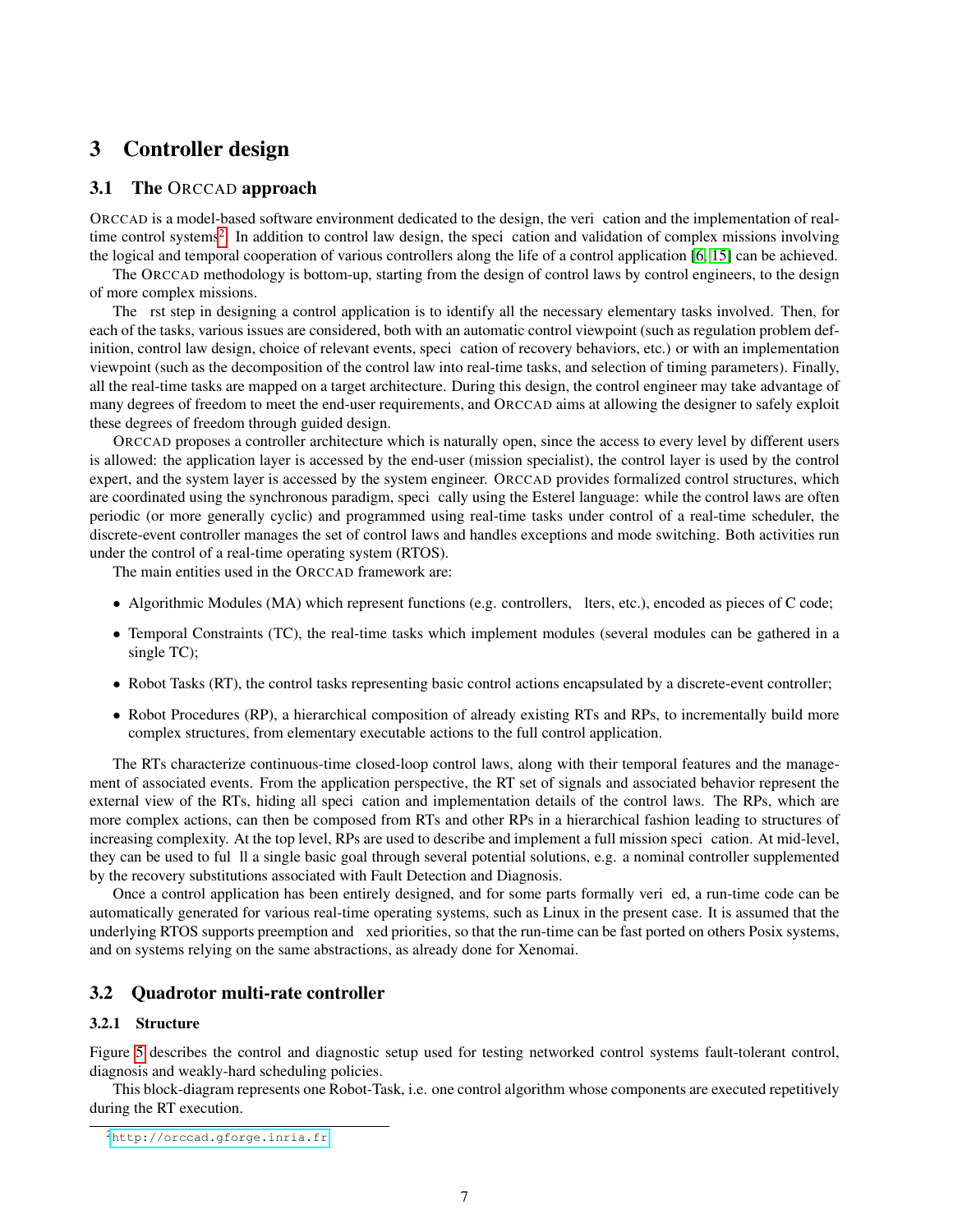

Figure 5: Control and diagnosis block-diagram.

The blue boxes represent user-provided algorithmic modules (MA) interconnected by their input/output ports. Each module implements a user de-ned function encoded in C, such as a controllers, lters, ... MA are made of three functions (Figure 6) :

- init(...) is executed once when the RT is started. It is used to perform various initialization, e.g. memory allocation or initial values measurement. It can emit events, e.g. a T2 exception to signal a bad or timed-out initialization or a pre-condition to signal a successful completion.
- compute(...) repetitively executes the code of the function. It can emit various kind of exceptions to signal particular values of the state of the system, e.g. threshold crossing, or a post-condition to signal a normal termination.
- end() is executed once at the end of the RT to cleanly close the function.

The input parameters (signature) of the init(...) and compute(...) functions correspond with the input ports of the module. The function may also receive or update parameters on its parameters ports. Events ports are used to specify the logical events(exceptions and conditions) which can be reported by the module during its execution.

A physical resource module (PhR in yellow) represents the physical process to which the controller is connected. It is in fact a gateway to the physical components of the robotic system (actuators and sensors), and its ports allow to call the drivers to connect with the robots.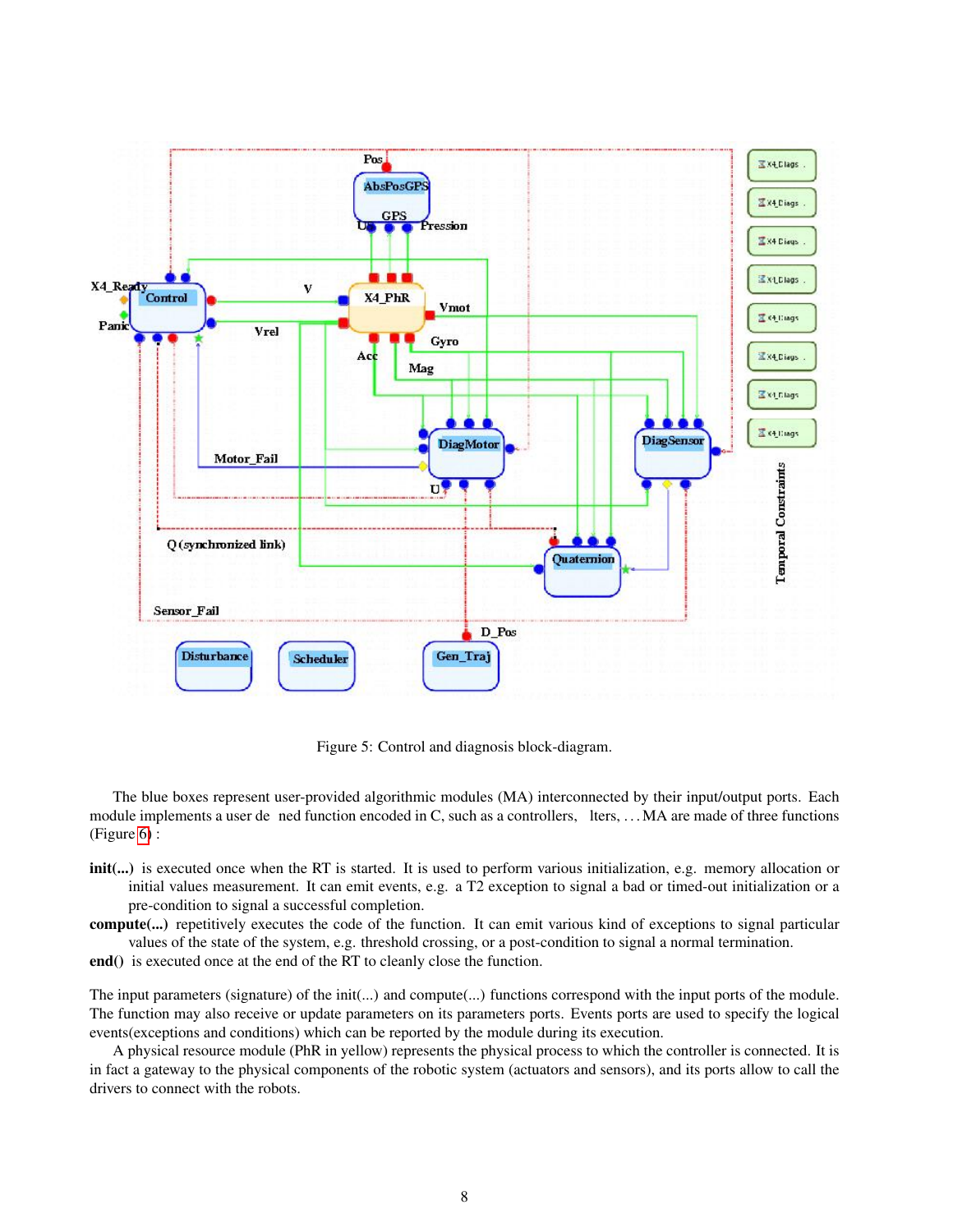

Figure 6: Algorithmic module structure.

#### 3.2.2 Real-time features

From the real-time point of view, each module is own by a TC, i.e. by a real-time thread with a mandatory synchronization input. Each TC may have its own programmable clock.

For simple real-time schemes all the MAs of a controller may share a single TC, thus run in sequence at the same rate. In more complex run-time schemes a one-to-one mapping between MAs and TCs allows every module to be run asynchronously at its own (and possibly varying) sampling frequency. For real-time ef ciency several MAs, e.g. which have a strong dependence, can be gathered in the same TC. Also, besides clock triggering, some TC execution ordering can be enforced using synchronization between an output port of a TC and the connected input port of the next TC in the control path.

The TC priorities are set according to their relative importance. Data integrity between asynchronous modules is provided by asynchronous lock-free buffers [14] which are automatically inserted at code generation time.

It is well known that software execution usually show duration variations which are dif-cult to accurately predict. Moreover systems dimensioned according to worst-cases execution times are over-sized and over-constrained. On the other hand system's setting based on more realistic average execution times lead to occasional overruns and deadlines miss. An Execution Flag is set to every TC to control the behavior of the real-time thread in case of overrun according to a pre-de ned exception policy. For example the "SKIP" policy leave the running thread to run to completion but skips its next execution.

#### 3.2.3 Control path

The attitude control path starts from the drivers of the quadrotor sensors (accelerometers Acc, rate gyros Gyr and magnetometers Mag), which are the outputs of the interface module *X PhR*. The box *X4 PhR* (where PhR stands for Physical Resource) is the interface between the controller and the device to control : sending or reading data on its ports actually calls the drivers, i.e. the functions used to interface the real-time controller with the real hardware, or with the real-time simulator.

The raw measurements are used by the Quaternion module *Quaternion* to estimate the drone attitude using a non-linear observer [8]. The estimated attitude quaternion Q is forwarded to the *Control* module to perform the attitude control. The computed motor desired velocities are then sent to the quadrotor via the V driver port.

Provision is given for future enhancements of the sensor set, since a GPS-like position sensor and ultra-sonic sensors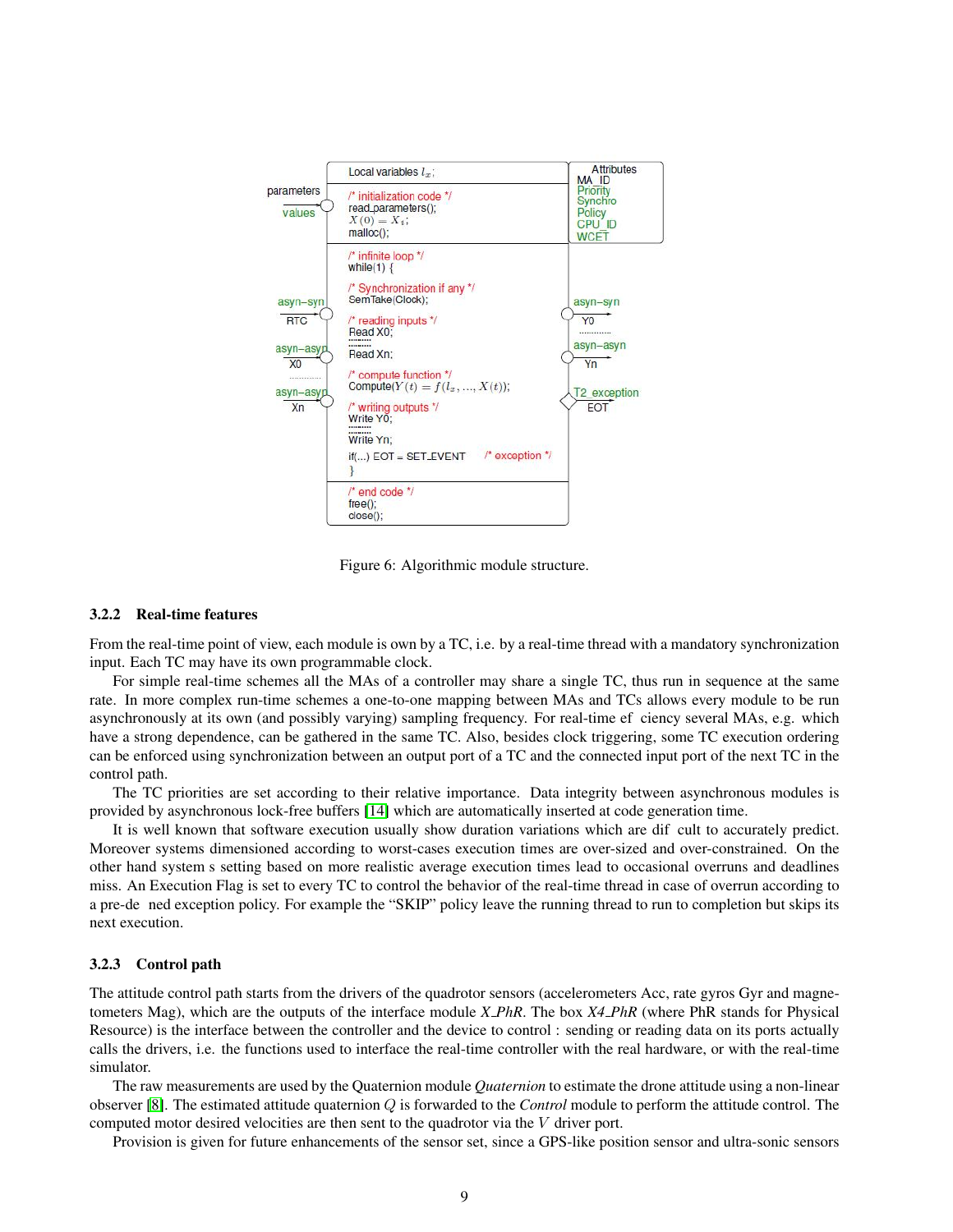were expected to be integrated in an enhanced version. Therefore, a trajectory generator module *GEN Traj* and a position estimator module *AbsPosGPS* are integrated in the control architecture to evaluate position control.

As this control path is critical for the attitude control stability, it is necessary to minimize the loop latency between the raw sensors measurements and the application of the corresponding control to the actuators. Therefore the *Quaternion* and *Control* modules are synchronized via the Q data link. In that case both threads have the same priority, and the *Control* thread has no real-time clock, it inherits the Quaternion thread execution rate thanks to the synchronization.

#### 3.2.4 Diagnosis and fault tolerant control

To implement diagnosis and fault-tolerant control the drone controller uses the weak exception mechanism (T1) provided by the ORCCAD model to modify the behavior of an algorithmic module (e.g. via a conditional jump in the function code) without switching for a new RT.

The *Diag Capteurs* module runs the diagnostic algorithm that isolates sensors failures. A failure is signaled by the *Sensor Fail* weak (T1) exception which is forwarded (with a numerical value to precisely identify the failure) to the *Quaternion* module on a parameter port, so that the quaternion estimation algorithm can be adapted according to the reported failure.

Similarly, the *Diag Motors* module forwards motor failures signaled by the *Motor Fail* event to a parameter port of the *Control* module, leading to switch for a pre-de ned control degraded mode.

#### 3.2.5 Scheduling controller

The ORCCAD run-time API and library provides some user-level functions to observe and manage on-line the system scheduling parameters. For example, SetSampleTime() resets on-the-y the sampling interval of the clocks used to trigger TCs, and MTgetExecTime() records the execution time (cycles) used by a given TC since the RT started<sup>3</sup>.

Using this API, the *Scheduler* module performs on-line management of the scheduling policies used to execute the controller, for example to implement and test feedback schedulers : it monitors the controller s real-time activity and may react by setting on-the-y the task-scheduling parameters, e.g. their -ring intervals. For example, such *Feedback* Schedulers can been used to implement a (m,k)- rm dropping policy [9], to dynamically adapt the priorities of messages on the CAN bus [10] or to implement varying sampling control as in [13].

#### 3.2.6 Disturbance daemon

A *Disturbance* task allows users to generate extra loads with controlled characteristics either on the CPU or on the CAN bus, speci-c data corruption on the CAN or Ethernet drivers, and faulty behavior on the sensors or actuators, e.g. to assess the effectiveness of the diagnosis and fault isolation capabilities of the control system.

#### 3.2.7 Socket libraries

The embedded and host computers may communicate via a CAN bus or an Ethernet connection. Two interface functions using sockets libraries have been implemented, so that the driver ports located in the *X4 PhR* interface send and receive data using either the Socket-CAN protocol<sup>4</sup> or UDP sockets on Ethernet.

# 4 Hardware-in-the loop experiment

This set-up has been used by some partners of the Safenecs ANR project, some of the following results are taken from [5].

### 4.1 Basic scenario

The attitude control is observed for several networking con-gurations and real-time control parameters. To minimize the attitude control loop latency the *Quaternion* and *Control* modules are synchronized by the Q data link. In both cases the

<sup>&</sup>lt;sup>3</sup>the precise semantics and precision of such statement is highly dependent on the underlying RTOS capabilities

<sup>4</sup><http://developer.berlios.de/projects/socketcan/>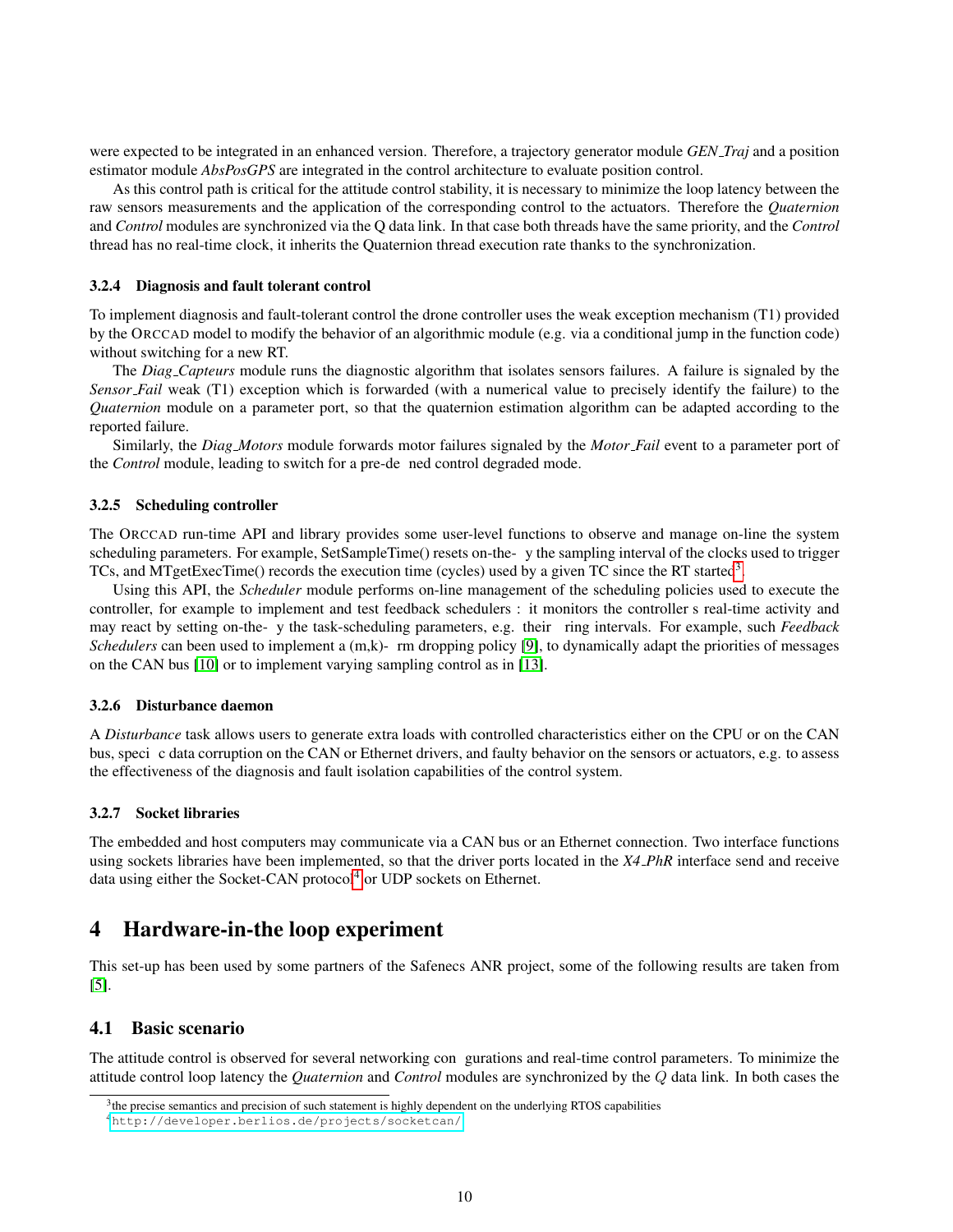

Figure 7: Attitude quaternion, reference: period = 5 msecs, local loop

initial quaternion is  $[0.0, 0.0, 0.0, 1.0]$  and the desired quaternion is  $[1.0, 0.0, 0.0, 0.0]$ , i.e. the local frame must be aligned with the inertial frame. The "SKIP" policy is chosen to handle possible overruns.

In the reference case (Figure 4.1) the controller and numerical integrator are both executed on the same host, they communicate using UDP sockets on the local loop (127.0.0.1) thus minimizing the loop latency. The control period is set to 0.005 sec, the observed average loop latency is about 61  $\mu$  sec and not overruns are observed.

In the picture the scheduling parameters are the same, but now the controller runs on the PowerPC board linked via the of ce s Ethernet link with the simulator. Important degradations can be observed : indeed due to unpredictable traf-c on the communication link and increased loop latency, many instances of the control loop cannot be -nished on time and are skipped.



Figure 8: UDP link, period = 5 msecs

It can be observed (Figure 4.1 that lowering the requested control frequency to 50 msecs allows to almost recover the original performance level : in that case the smaller control traf-c on the network leads to avoid overruns and greatly compensates for the control interval increase.

Finally, using the CAN bus introduces even more disturbances, in particular due to its rather low bandwidth used in this experiment (250 kbps). Using this bus, trials with a 5 msecs control period lead to so many overruns that the attitude stability cannot be achieved.

The real-time simulator can be used to update or calibrate the models used in the earlier phases of the project. For example the response of the system can be compared to the one obtained with Matlab/Simulink and TRUETIME (-gure 11, right). Here the initial attitude is  $[120^\circ; -10^\circ; 50^\circ]$ . The system s response are quite similar, showing that the CAN network model integrated in the TRUETIME package is close to the real behavior.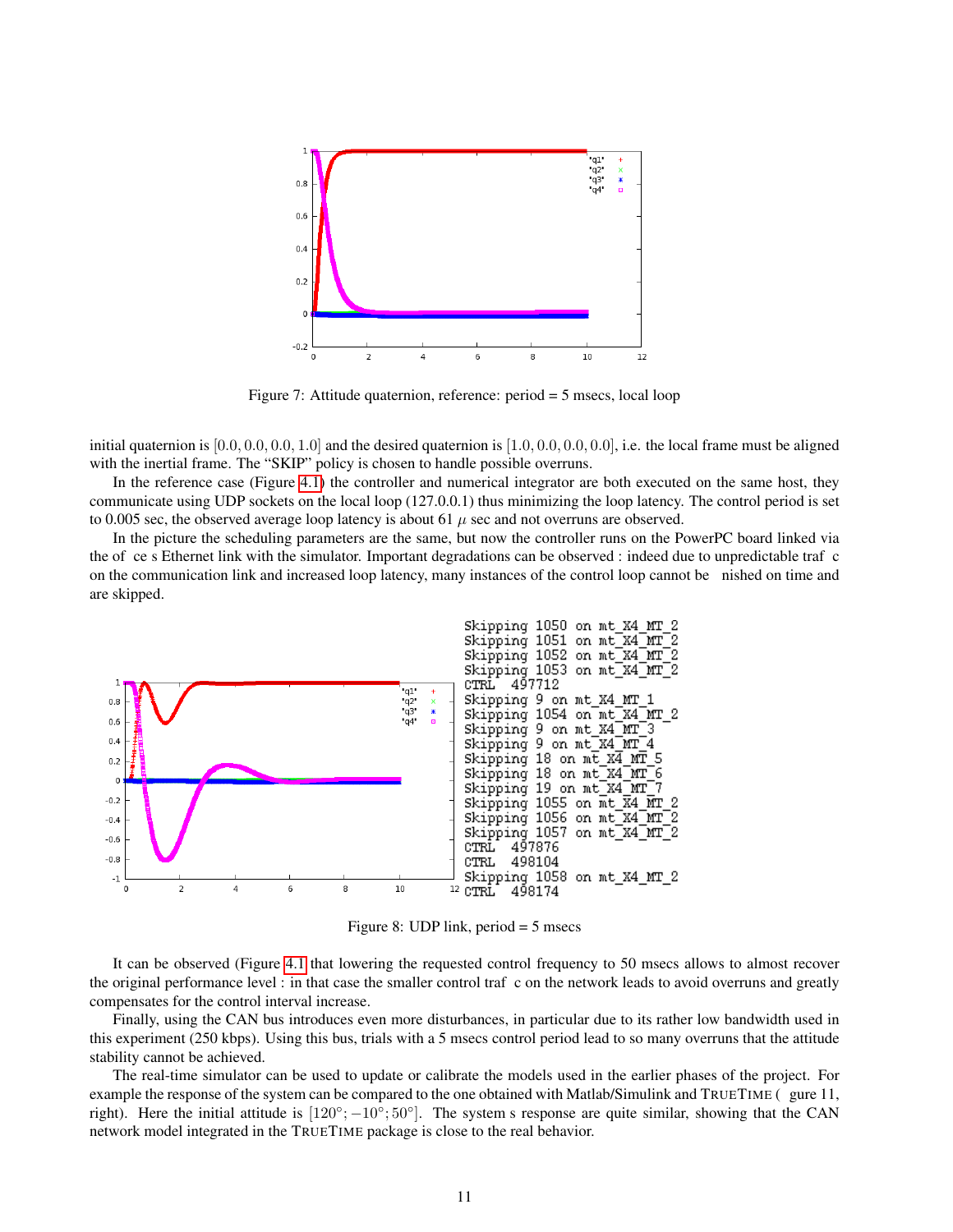

Figure 9: UDP link, period = 50



Figure 10: CAN link, 250 kbps baud-rate, period = 50



Figure 11: Hardware-in-the-loop (left) – Matlab/Simulink TRUETIME (right).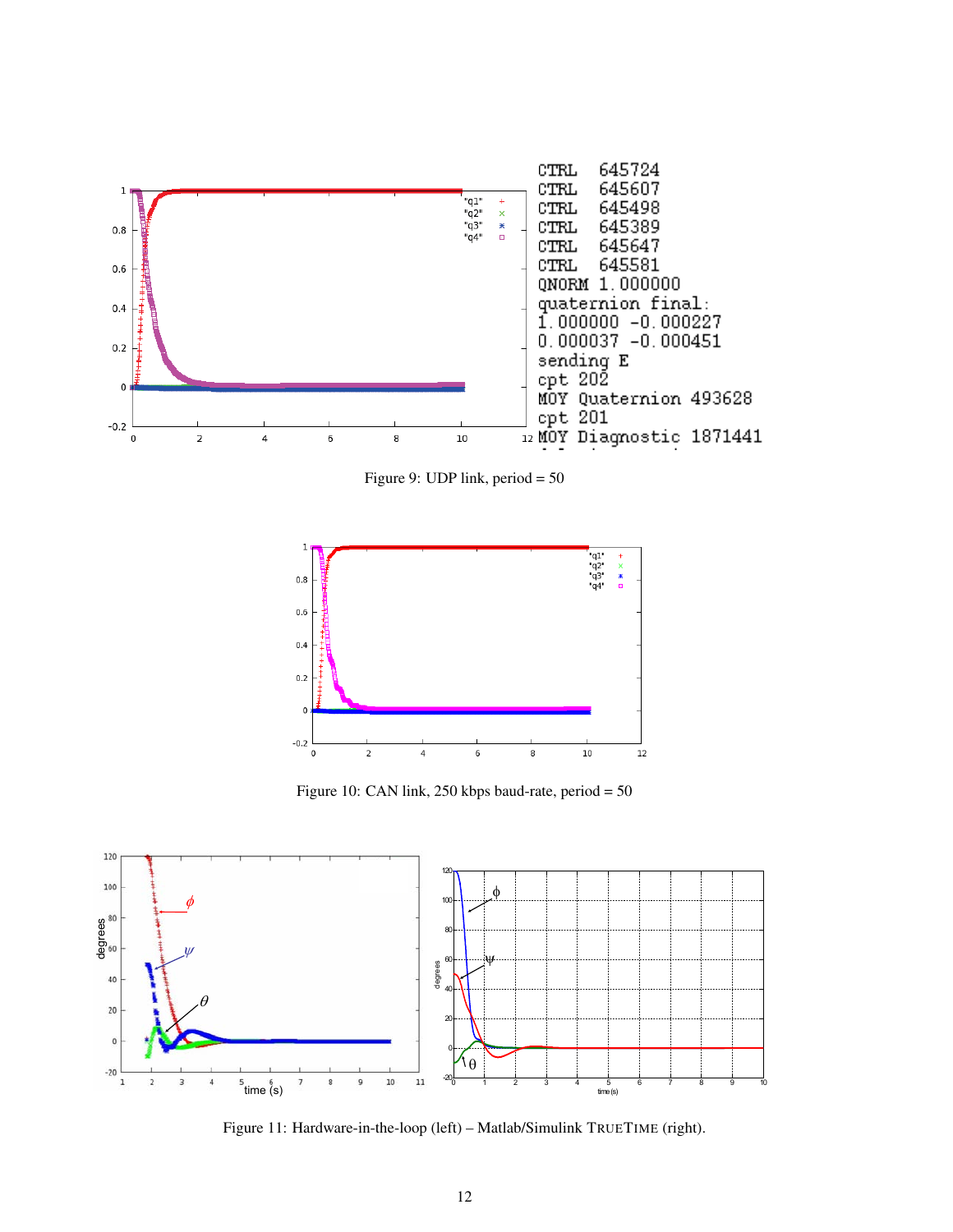#### 4.2 Packet loss sensitivity



Figure 12: attitude with a 10% packet loss – residuals after packets loss

Here the objective is to study the inuence of specied packet losses on the system s behavior. A 10 % loss in packets is generated on the  $Acc_1$  channel. A fault indicator  $r_{network}$  [4] is used to sort sensor faults and packets loss. When a data is lost at  $t = (kh)$ , the quaternion  $\hat{q}(kh)$  is not computed and the control algorithm holds the previous value  $\omega_{Mi}^{ref}$ , computed at time  $t = (k-1)h$ . The results are shown in Figure 12. Small differences can be noted with respect to Figure 11 but it can be seen that the control law is robust to a 10% in packet losses on this sensor. Several other simulations have been made with other packet loss scenarii, and the results are quite similar.

## 4.3 Sensor failure diagnosis

In this scenario (Figure 12) right, a bias failure in the rate gyro  $\omega_{q1}$  is introduced at time  $t = 5$  seconds. Before the fault appearance, all the residuals are close to zero. After  $t = 5$  seconds, residuals  $r_i(i = 8, 9)$  are sensitive to the fault and residual  $r<sub>7</sub>$ , computed with the observer that discards this sensor value, still stands at zero.

This kind of experiment has been very precious for the evaluation of fault-tolerant control in networked control systems, as it appears that diagnosis and fault isolation algorithms are by far more sensitive to data loss, timing inconsistencies and desynchronization than feedback control loops.

# 5 Summary

The development of a mechatronic embedded system has been handled by following a progressive approach to gradually integrate control, computing and networking features and constraints using the appropriate tools.

As usual the control design process starts with the modeling of the physical devices. Note that dependability and safety concerns can be considered from this very early design stage: for example, the choice of quaternions to model the quadrotor's attitude allows for the bypassing of a number of singularity problems, which later will avoid unpleasant runtime issues. The complexity and the feasibility of the control laws and estimation algorithms on an embedded low-power platform also need to be taken into account in the early stages.

As far as the control algorithms are concerned, discretization, scheduling and networking must be studied altogether, because traditional simulation tools are no longer appropriate. To this end, the TRUETIME toolbox no only handles models of real-time scheduling policies and of some standard networks such as CAN and switched Ethernet, but it also allows us to simulate the execution of control laws on the modeled real-time platform.

The next step before experimentation uses a "hardware-in-the-loop" real-time simulation concept; the real-time software runs on the real target, and the network is no longer simulated, whereas the physical controlled process still is. The development of the run-time software was made easier using ORCCAD, a model-based development environment dedicated to control design and code generation. Therefore, the coupling interaction between the control algorithms and the real-time execution can be examined and ne-tuned at no risk for the real plant, and even before the real plant is